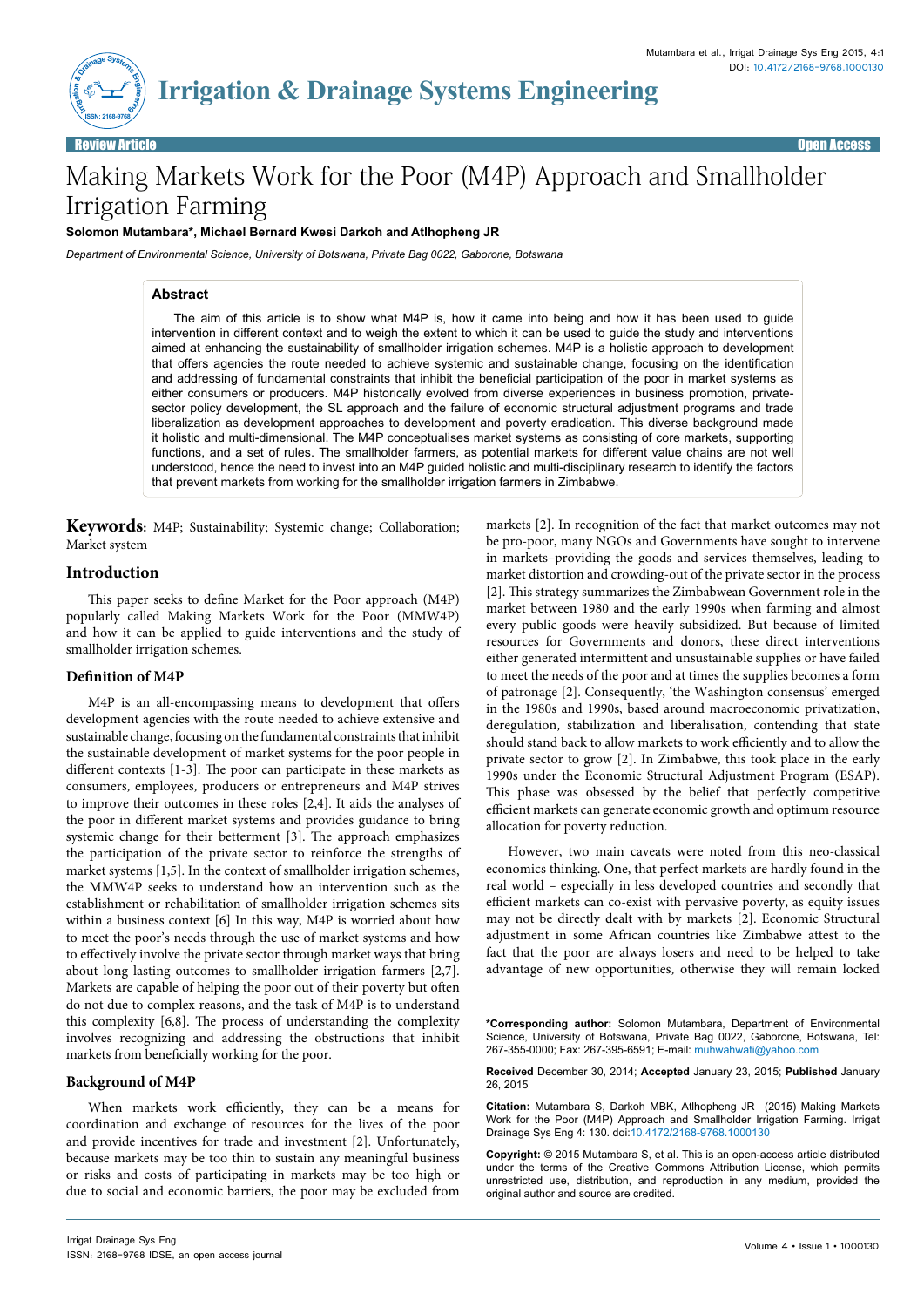in poverty traps [2]. The experience of economic transition in Asia, from centralized planning to market-based economic systems proved that the blind implementation of privatization, liberalization and deregulation, without balancing government action, active private sector participation and deliberate market development efforts, can lead to increased poverty and dramatic falls in Gross Domestic Products [8]. Tripp [9] revealed that trade liberalization and structural adjustment have caused most African governments to renounce their major roles in the provision of fertilizer which led to decline in fertilizer use, and depressed productivity, as it became more expensive and unaffordable to the farmers. Therefore, it was recognized that macroeconomic stabilization, and greater dependence on free markets, is not enough to accelerate private sector-led growth and effect wide spread poverty reduction or support processes of agricultural innovation [2,9]. Based on such poor experiences in market liberalization, many governments and other development agents sought approaches that stimulate pro-poor development outcomes through well-functioning markets. M4P came out to be such an ideal approach owing to its focus on the transformation of market structures to increase participation by the poor and the private sector for sustainable development [2,10,11]. The origin of M4P can be traced from the work of the New Institutional Economics (NIE) which queried the basis of the notion of "a perfectly competitive market", considering that risks and transaction cost are incurred to acquire market information which is often incomplete, asymmetrical, and costly to use [2,5,8]. NIE believes that Institutions should be instrumental in reducing transaction costs and risks [2]. Therefore, the M4P framework combined a poverty analysis based on the Sustainable Livelihoods (SL) model with an analysis of markets based on intuitions from NIE. The SL model emphasized the importance of poor people's access to natural, social physical, financial and human assets, and the outcomes from those assets [10- 12]. Through exchange, markets offer opportunities to acquire new assets or to obtain better returns from assets [10,11]. The NIE analysis, on the other hand, highlights the importance of transactions costs and institutions in determining economic behavior and pro-poor market development [8]. Some M4P branded interventions that were implemented in Bangladesh and other countries, in different contexts, inspired the market for the poor thinking as contained in the document titled 'Making Markets Work Better for the Poor' produced by DFID in the year 2000 [2,4]. Reflecting on these findings, genuine donor support for community and agricultural development has changed from direct outright relief support, to individuals or communities, to support for the market development for the poor [2].

Therefore, M4P historically evolved from diverse experiences in business promotion and private-sector policy development and the SL approach. It was particularly enthused by the overall dissatisfaction with the experience of economic structural adjustment programs and trade liberalization as approaches to development and poverty eradication [2,8]. Its systemic connection to economic, institutional and social dimensions as well as its use of a broad range of tools and practices, including work on business services, local economic development, value-chains, support for producer groups and policy initiatives, makes it holistic and multi-dimensional [2].

## **Defining Features of M4P**

The key defining features of M4P include its focus on market systems or systemic change, the importance it attaches to sustainability and wide-spread impact, the catalytic role for agencies in development programs and M4P's all-embracing nature as a model within which numerous analytical tools can be used [1]. This section attempts to

Page 2 of 9

explain the key distinctive features of the M4P approach.

#### **Systemic change**

All M4P branded interventions should be premised on a sound understanding of why market systems are not currently working for the poor, and a realistic vision of how they might work more effectively for the poor in the future [1,13]. M4P is based around the identification of underlying causes rather than the symptoms [8]. Some practical examples can help to distinguish between causes and symptoms. Low productivity level in smallholder irrigation schemes investment can be symptoms whose initial cause might be lack of access to relevant financial services [1]. The underlying cause for this could be lack formal title to landholdings acting as major barrier to bank finance [1]. Therefore, an intervention or an assessment of the farming system that ignores the link between land tenure, access to credit and productivity may fail to address the underlying constraints or miss considerable information for smallholder irrigation schemes.

#### **Leveraging scale and impact**

M4P strives to bring economic growth and poverty reduction together by establishing interventions that increase the participation of the poor in markets and unleash large-scale change [4]. Interventions may be small in themselves, but should have a scope to leverage the resources, actions and expertise of the private sector to bring about systemic and extensive impact [1]. Development agencies are therefore, required to identify specific aspects of market systems that they wish to change to make them more pro- poor. By focusing on systems, M4P goes beyond individual communities, organisations and groups, to consider how the "wider system" can be improved to benefit many people on a 'large scale' [1]. The word 'large-scale', does not necessarily imply that the interventions has a national threshold but depend on the market system in question. In some situations market barriers can be addressed at a national level (for instance, through policy change) while international action may be needed in other circumstances. Change can also be effected at a more localized level (for example through facilitation of information dissemination to farmer in different value chains) [1].

#### **Meaning and priority to sustainability**

M4P defines sustainability as "the market system capability to ensure that relevant, differentiated goods and services continue to be offered to and consumed by the poor beyond the period of an intervention" [1]. It does not only consider the existing orientation of market functions and stakeholder but their future prospect of working well for the poor based on the interests/incentives and capabilities of market players [1]. The approach believes that meaningful development is more than delivering a once-off aid but making sustainable change. According to Tschumi and Hagan [1] the M4P's approach to sustainability requires that development agencies be as concerned with the means by which final outcomes or benefits are achieved, as much as they are concerned by benefits or outcomes of an intervention themselves [1,8]. Sustainability in M4P is seen to be entwined with scaling-up and capacity to transform. Functioning market systems are never static but are embedded with dynamic capabilities in terms of both the capacity and the incentive to change [1]. Owing to it systemic focus; M4P has an inherent desire to develop capacity in market system as a sustainability measure to ensure that benefits will continue to flow beyond the life of an intervention [1]. The M4P approach to sustainability is also unique in that it requires that sustainability be streamlined into every aspect of M4P activities. For example, M4P recommends that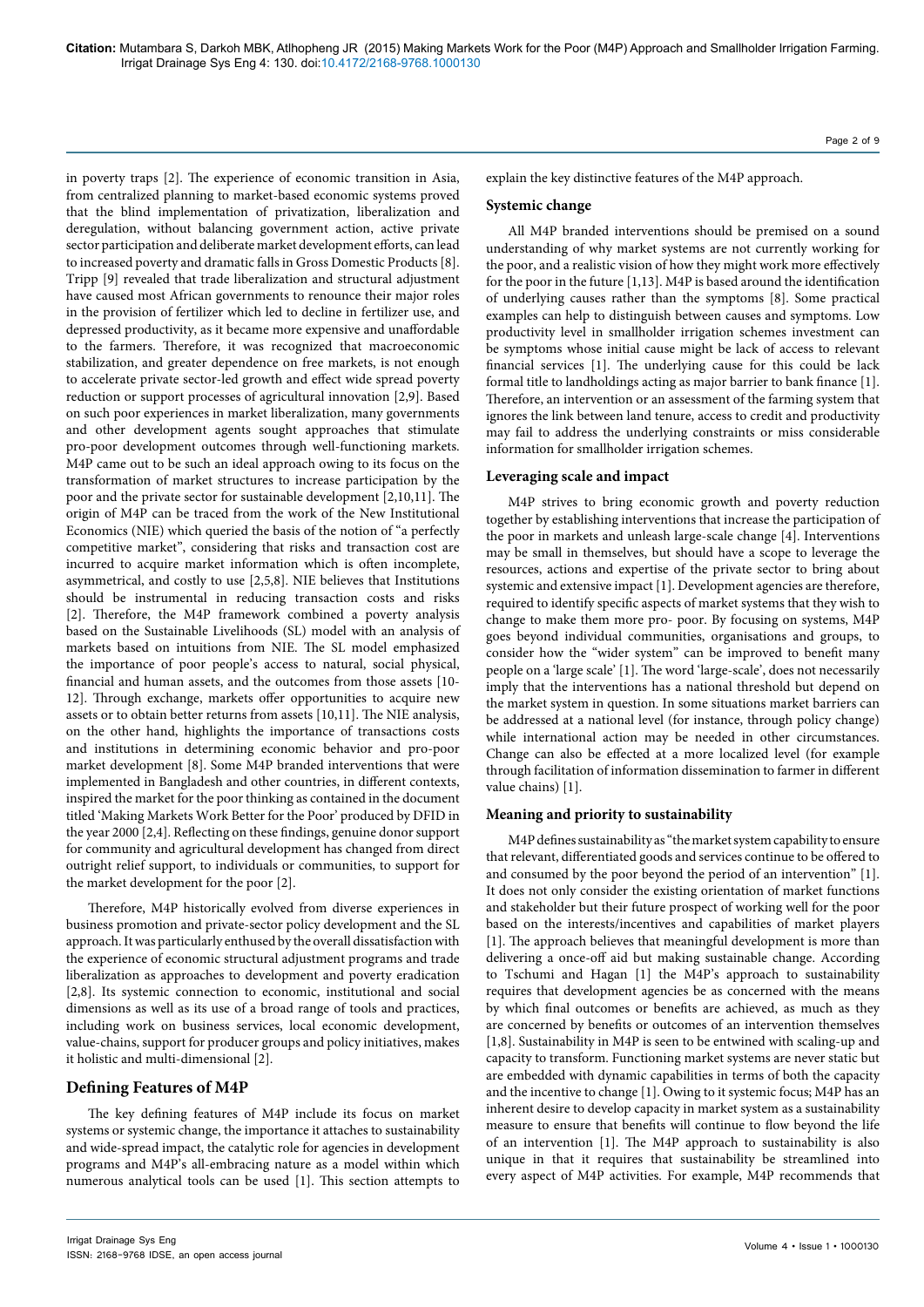sustainability be embedded when designing interventions, conducting program baseline assessments, program implementation and the post implementation management [8]. A baseline market assessments can identify stakeholder that are performing and paying for different market function in an irrigation scheme, in keeping with it sustainability provisions, the M4P considers who will play such role and pay for them in the future [1,8]. If ongoing agronomic training and market information dissemination as components of an intervention are critical, M4P requires the implementer of the intervention to consider who will perform such critical functions and pay for them in the future or after the intervention [1].

#### **Facilitatory role**

M4P requires that development agencies play a catalytic role [13]. The approach believes agencies (Gvt, NGOs) should only enable genuine market players to effectively perform market functions and avoid performing market roles directly [8]. The argument being that NGOs, and government at times, have no legitimate long-term role within a market, as doing so can promote debilitating dependency [8]. M4P branded interventions, therefore, seek to effect systemic change by 'crowding-in' other credible stakeholders to improve the functioning of market systems for the benefit of the poor [13,14]. For the facilitation to be effective, the process needs to be self-regulating and transient to circumvent the danger of creating debilitating dependency and market distortions [13]. In keeping with the priority given to sustainability, the facilitators need to embrace the idea of collective agency, where the role of different players has to be considered [14]. This is particularly important for most Governments, where given their limited resources, it is critical for them to focus on their areas of strength and leave the rest to be done by other players [1]. However, under certain situations, it may not be possible for governments to play temporary roles. For example, in areas of research and development, regulation and information provision, states may have to 'wear different hats' and perform different roles'- one for facilitation and the other concerned with delivering functions within the market [1,2]. In keeping with the facilitatory role and the need to leverage on the strength of other players, M4P has a strategic commitment to crowding-in and Tschumi and Hagan [1] proposed that the following three guiding principles be considered as multiple stakeholders are roped in. One is the need to ensure that ownership lies with stakeholders with the wherewithal to continue performing the functions beyond the life of the intervention. Secondly that transactional relationship between the facilitators and other market players is premised on trade exchanges rather than free hand-outs or outright relief aid, for it to elicit commitment and ownership. Thirdly, that care be taken to ensure that market intervention be appropriately resourced to make a difference without displacing market mechanisms or requiring a tripling of development assistance [15].

## **Overarching framework for intervention strategy and assessment**

As an overarching framework M4P, provides a holistic and multidimensional framework within which different tools and methodologies can be used to understand the poor within a market system, to ensure that the analysis process is deep enough to provide credible guidance for intervention [1,8]. The M4P approach uses systems analysis to diagnose and address the constraints that face poor in different markets [3]. M4P policy dialogues and research are aimed at aligning the opportunities and incentives markets offer to benefit the poor through shaping of program design, ascertaining sustainability prospects and guide program activities throughout life of the intervention. Therefore, the approach requires that one be focused on gaining a deep understanding of the operations of a particular market system while keeping an informed awareness of other contextual issues like macroeconomic performance, patterns of both local and international trade standards [8]. The way in which the poor participate in markets is also affected by socio-economic, cultural, political and non- market factors which should be combined any market analysis [2]. Therefore, any analysis of the position of the poor in market systems conducted in purely economic terms may miss considerable information.

Page 3 of 9

#### **Market system structure**

The M4P conceptualizes market systems as consisting of core markets, supporting functions, and the formal and informal rules that affect how it works. As such, it analyses functions cultural and social norms, government organisation, private market actors and individuals, to understand how a system operates [3]. The core function provides a platform for the exchange of goods or services, whose functionality is influenced by formal and informal rules/ players (private and public), and a set of supporting functions. M4P regard this "multi-function, multiple player arrangement" as a market system [1]. The diagram below shows the structure of a market system in the eyes of M4P. The Figure 1 show that in any market system, there are three main sets of functions-core, rules and supporting functions and an attempt to explain these sets is made below. The Core represent the entire market systems of value chain goods and services are bought, processed and sold [8]. It aids the identification of outside influences of the intervention or market system and to show where the poor are in the market (whether they are producers, consumers or employee) as well as their level of participation in the market [3]. The functionality of markets is largely influenced by the strength of the rule -the formal and informal laws and norms and the mechanism of enforcing these rule within both the formal and the informal front [1]. In the institutional framework, the Government is usually the main actor in setting and enforcing the rules although the private sector, through membership association and trade/standards certifications is becoming more important and effective in this role [8]. Institutions are critical in creating conducive market environment and to show how different factor conspire to marginalize the poor, most developing countries that have highly regulated markets, the least favorable market environments and the highest risks and costs of conducting business [8]. Hence the need to ensure that institutions are smart to make markets work for the

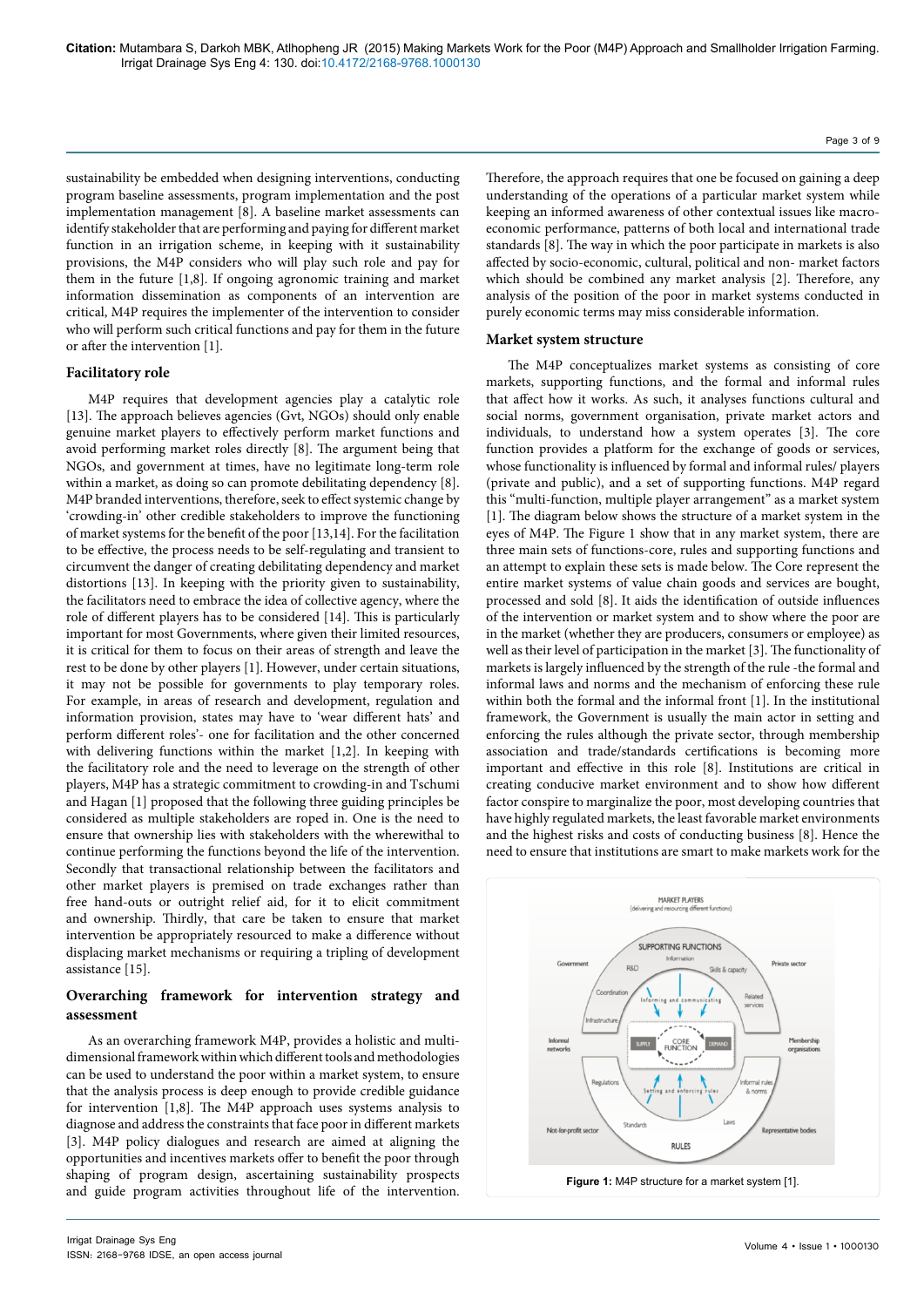Page 4 of 9

poor. For the market to work, basic services and infrastructure need to be available and any M4P branded assessment and intervention need to show the service and service content available, the providers and the recipients of the service [1,8]. The service can either be free, fee based, embedded within products. Infrastructures include electricity, telephones, roads and water. These can be publicly or privately provided and M4P strives to show the extent to which these services are, or how they can be made to be, pro-poor [2,16].

## **Application of and experience with the M4P approach in different contexts**

Markets are intricately linked and the performance of one market can impinge on another [1]. The actual cause of under-performance in one market may lie in another market. When identifying reasons for poor performance amongst the farmers and the market, M4P requires that this inter-linkage be recognized [8]. In an environment where there is effective land markets, farmers can use their pieces of land as collateral to access financial markets, other specialized business services like insurances and internal business protection may determine the manufacturing industry competitiveness, information flow through a well-functioning media market impact on almost every markets and improvements in telecommunication connect hitherto unconnected farmers the way to get update information about prices and different commodities in the market. Best practices were the M4P principle were successfully practiced are mainly drawn from Asia. Success in agricultural development interventions have been contingent upon farmers' level of organization, nature and level of collaboration in different value chains, ability by development agencies to assume a catalytic or facilitatory role, the ability to take advantage of and copying from changes in the Information Communication Technology (ICT) by market players, ability of the financial market to adapt to the needs of the poor and land tenure arrangements or land market.

#### **Farmer organisations**

It was realized that the market power of individual smallholder farmers is highly limited and that collective inputs procurement and selling of farm produce can increase farmers' influence and linkage potential in the market [5,17]. Compelling evidence in Vietnam and East Asia attest to the fact that individual community groups are usually too small to effectively negotiate relationships with different stakeholders and that farmers' clusters can give the 'critical mass' for individual farmers' groups to be effective [18]. The clusters were not only providing a platform for collective bargaining with both private (including input supply companies, trade associations and supermarkets) and public sector service providers but also offer the opportunity for weaker groups to be assisted by stronger ones [17,18]. Farmers' groups were also critical in strengthening individual farmers' ability to sustain flow of information between them and critical stakeholder like private companies, government organizations and local service providers [18]. This will facilitate development of existing knowledge and learning about new innovations. Better access to information and knowledge is particularly critical for smallholder communal farmers, where lack of access to appropriate information knowledge is a major barrier to high productivity and earnings [13,14]. For smallholder farmers to work effectively in contract farming arrangement with the private sector, they need to be organised. Such farmers' organizations represent their interests, coordinate logistics, and at times enter into contracts on behalf of the subscribing farmers. Vietnam has numerous such farmers groups that regularly supply supermarkets with different agricultural products [18]. What enabled these farmers' groups to work with these supermarkets was the combination of functions they offered to their farmer such as inputs provision, collective marketing, quality control, credit supply and labeling of products to enhance their traceability [18]. The new discipline to be mastered by agencies should be coordination, integration and harmonization [4,17]. Globally, it is no longer individual companies that are competing against each other in global market but network of firm [4]. There is a growing realization that even the most proficient company cannot continue to be effective, if serious inefficiencies along the supply chain cannot be conquered [4]. For example, an efficient producer of canned tomatoes or chilly can be lost if farmers, he/she gets the supplies from cannot comply with traceability issues needed for food safety [18]. Hence, the need for agricultural interventions to focus on interrelationships between stakeholders within the whole value chain. Therefore, analysis of smallscale community irrigation schemes need to be done within the context of current agricultural markets as they are also undergoing fundamental change and such transformations making the smallholder farmers more marginalized. More agricultural products are being sold through supermarkets and this can present new challenges for smallholder farmers [14]. For them to deliver in supermarkets, the needed products in right quantities at the right time and place, the smallholder farmers need to be highly organized [2,14]. They need to satisfy the sorting, grading and packaging requirement of new markets and if smallholder farmers cannot provide this service, the middlemen, who usually pay them low prices, will move in to fill the gap, rendering their efforts unsustainable [14]. In Kenya, the major challenges facing smallholder irrigation farmers was not only shortage of water, market availability, instability and unpredictability but the middlemen who often rip them off by offering rock bottom prices, even when market consumer prices are favorable .There is also an increasing need for agricultural products to be fully traceable and more companies are asking for certification in order to satisfy either consumer needs or food safety standards [14]. Usually, small farmers can only be certified if they are well-organised and certified as a producer group [14]. This level of organisation does not on reduce transaction costs of certification but may provide the only opportunity for smallholder farmers to participate in high-value niche markets with potential to earn them considerably higher incomes for their crops [14,19].

#### **Collaboration in value chains**

Because the smallholder farmers are working within market systems where change is continuous, their capacity to respond, adapt and transform to market trends (dynamic capabilities) determines the sustainability of intervention activities, market systems outcomes and impacts for beneficiary farmers [20]. Such dynamic capabilities are enhanced by the ability of the farmers to collaborate with other critical stakeholders in different value chains of the interventions. Established input supply companies can collaborate with farmer based small agro dealers to improve the availability of inputs to smallholder farmers. In East Africa and several countries in Asia, Coca-Cola Sabco makes door to door daily deliveries to small shops in low income societies owned by local people [20]. Such an arrangement did not only allow the supplier to access accurate information about the consumer needs but also reduced transaction cost and risks on the part of the shop owners, boosting their sales and allowing their businesses to grow and succeed [20]. The same business model can be followed by players in input supply chains working through rural based agro- dealers in Zimbabwe. India has a number of companies that realized additional business opportunities by organizing the value chain of different crops end-to-end. For example, Jain Irrigation Systems is the world's largest manufacturer of irrigation systems is also a leading processor of vegetables and fruits [14]. Jain gets 60% of its onion supply from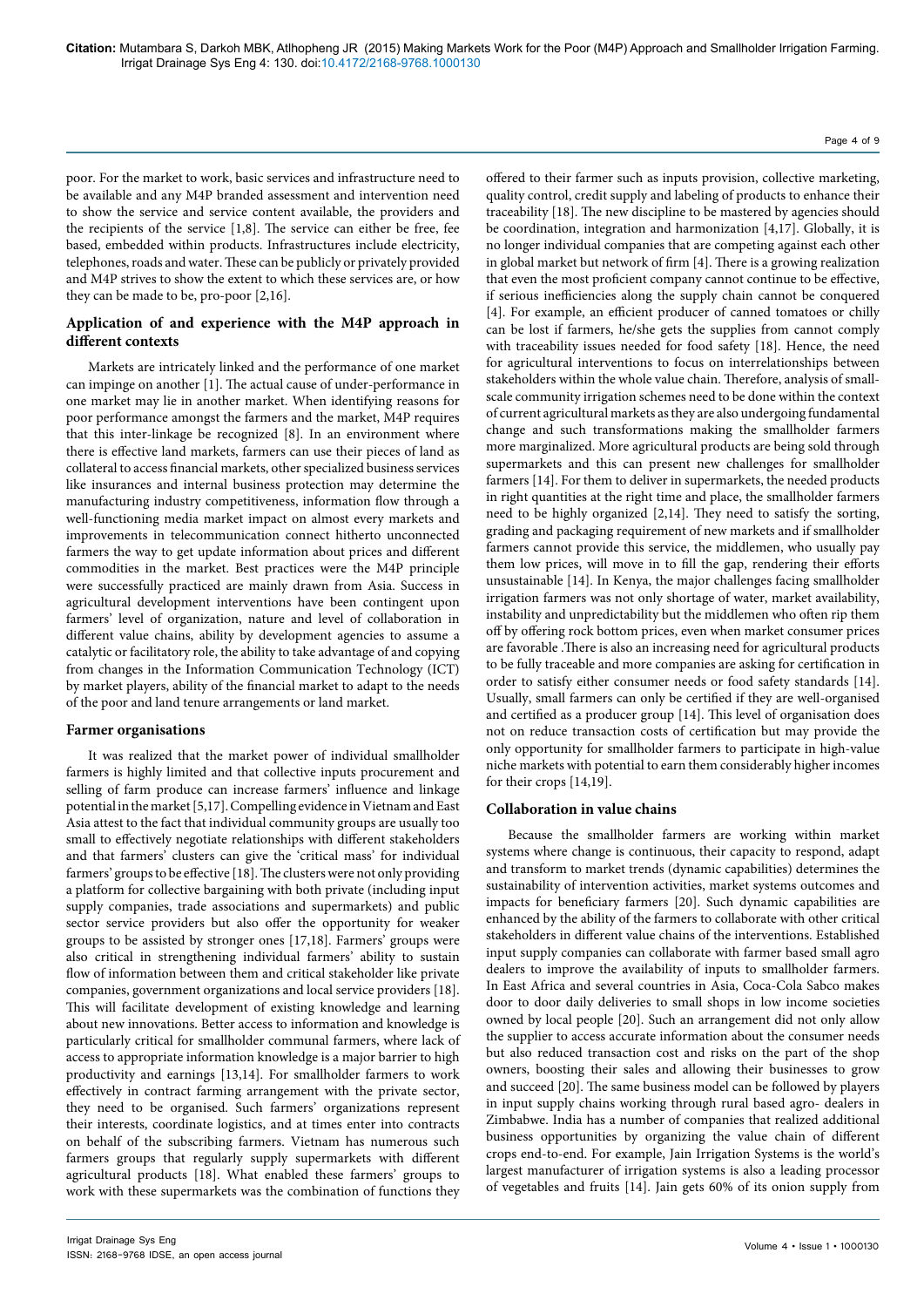smallholder farmers in India through contract framing arrangements and sees contract farming as the future of its processing business as the arrangement produce mutual benefits to both the company and the farmers [20]. For Jain, the advantages of this arrangement include the direct control it has on the supply of the product and the quality of the agricultural product to satisfy world food safety standards [14]. Farmers benefit from the availability of high-quality seeds, access to irrigation systems, fertilizers, input finance, agronomic guidance, and a guaranteed price that earned them an additional \$300-\$400 per acre compared with previous growing practices [20]. More so, the farmer's relationship with Jain, a reputable organisation, enabled them to obtain credit from commercial banks [20]. Another example in India is GlaxoSmithKline which found it economically viable to organize the whole milk value chain for its flagship brand Horlicks [20]. Nevertheless, the cost associated with organizing a value chain end-to-end usually goes beyond the capacity of one stakeholder. Consequently, a common method is for companies to collaborate with other players who will perform the tasks that they cannot perform themselves. Such collaborators may include companies in complementary lines of business. For instance, microfinance company and business development service provider BASIX works with ICICI Lombard to offer crop insurance to the potato farmers in India [20]. Some collaboration in the supply chains can be informal. For example, in Bangladesh, the maize market has been driven by high demand from the poultry feed manufacturing industry [1]. However the lead manufacturers were comfortable dealing with large-scale commercial farmers, excluding smallholder farmers and the landless from the maize market [1]. In practice, the smallholder farmers benefited from 'informal, patron-client-based relationships' where the large contracted farmers informally, sub-contracted smallholder farmers through various income and risk sharing mechanisms [1]. Although such arrangements were not sanctioned by the lead poultry feed manufacturers, they helped the poor farmers to participate directly in the market system [1]. The sustainability of the relationship between the large-scale and smallholder farmers is guaranteed by the mutual benefit that accrues to both parties.

## **Facilitatory Roles of Development Agencies**

It was realized that in Bangladesh's the horticultural sector, where knowledge sharing with farmers hinged upon the skills and attitudes of agricultural input retailers, the sustainability of such an embedded service required an ongoing training and supervision [21]. Instead of offering the training itself to the retailers, an NGO, Katalyst partnered with Syngenta and East-West Seeds who not only expressed willingness to take long-term responsibility for the trainings but were also capable of performing the functions [1,21]. Catalyst partly subsidized the initial training, as a temporary measure to give them a chance to deduce the business logic of investing in training their own distributors [1,21]. In Bangladesh, one NGO called LEAF-SAAKTINGOs facilitated workshops between farmers' groups and vegetable traders association, to give smallholder farmers access to viable markets for quality vegetables in Dhaka [1]. Such arrangements also enabled farmers and traders to negotiate mutually beneficial economic relationships. For such NGOs, the key to sustainable linkages between the farmers and the buyers stemmed from not getting too heavily and directly involved in the supply chain and ensuring that ownership of all the market processes lied in the hands of credible market actors [21]. Bringing small holder irrigation communities in contact with stable, reliable markets will help farmers to boost their incomes and livelihoods [22]. Considering that the management of sustainability is a process aimed at increasing the flow of sustainable benefits [9,23] the presence of reliable

and viable markets is critical in the enhancement of sustainability of smallholder irrigation schemes. Donors or NGOs have been important players in the development of agriculture in Africa but donor funded short-term project interventions have not been able to give way to longer-term strategies. Especially, the critically needed support to institutions, to embolden local organisational innovations such as formal policies, regulations, informal rules and procedures [24]. There have been some cases where rural development projects have been untimely terminated due to misunderstandings between donors and the program implementers which culminated in the collapse of some community projects [25]. This persuaded Rukuni [26] to propose that public funds and donor funds for agricultural development should take a more catalytic route, to stimulate private investment by agribusinesses, farmers and finance institutions. These catalyst investment are likely to be more sustainable if the dynamics in the financial economy and the smallholder farmers are well understood rather than assumed, hence the need for a holistic approach to study sustainability challenges of community irrigation schemes.

Page 5 of 9

## **The ICT market**

Idea Cellular, one of the best telecom service providers in India's major success factors for its rapid growth has been its ability to infiltrate into India's extensive rural market, its advertisement in local languages and its collection of products and services tailored to meet the needs of rural poor consumers [20]. These products included lowcost handsets, low denominations air time vouchers, and SMS-based religious offerings [20]. Consequently, Idea appealed to the hearts of over 44 million people and over 700,000 retail outlets, 300,000 of which serving the poor [20]. This reform has allowed the telecommunication market to work effectively for the poor. Poor smallholder farmers that live in communities where there are mobile phone networks are enjoying improved access to relevant information like market prices for input and outputs database for suppliers and buyers as well as market trends [20]. For example, in Bangladesh, farmers are well served by several input suppliers who provide not only seeds and fertilizers but information and advice as well which translated into high productivity [8]. Conversely, in Rwanda, although agriculture is intensive, farmers' lack access to information on best practices, quality seeds and other inputs kept their productivity level very low [1,27]. Tschumi and Hagan [1] argued that although the dramatic penetration of telecommunication services into rural markets in different countries is 'a victory of technology', the actual lesson to learn is one changing role for Governments from a provider of public service telephone communication to a regulator of private wireless communication services. Following this telecommunication example, services such as water and electricity hitherto, the domain of government, are now being delivered by private companies in a number of countries [8]. In Latin America such reforms have resulted in improved water and electricity supply to the poor people [8].

#### **Financial market**

Evidence from many different contexts, attests to the criticality of financial markets for the communal smallholder farmers [20,28]. Findings from the World Bank [28] research suggest that some types of rural finance mechanism like cooperatives, mutual benefits societies and solidarity groups have appealed to a sizable clientele in Southeast Asia and that they have had a good loan recovery record. Conversely, in some Africa countries, financial repression and unsustainable approaches to rural finance and economic development have been exacerbated by political disturbances [24]. In Indonesia, farmers with access to credit facilities had 3 times more than their counterpart that had no access to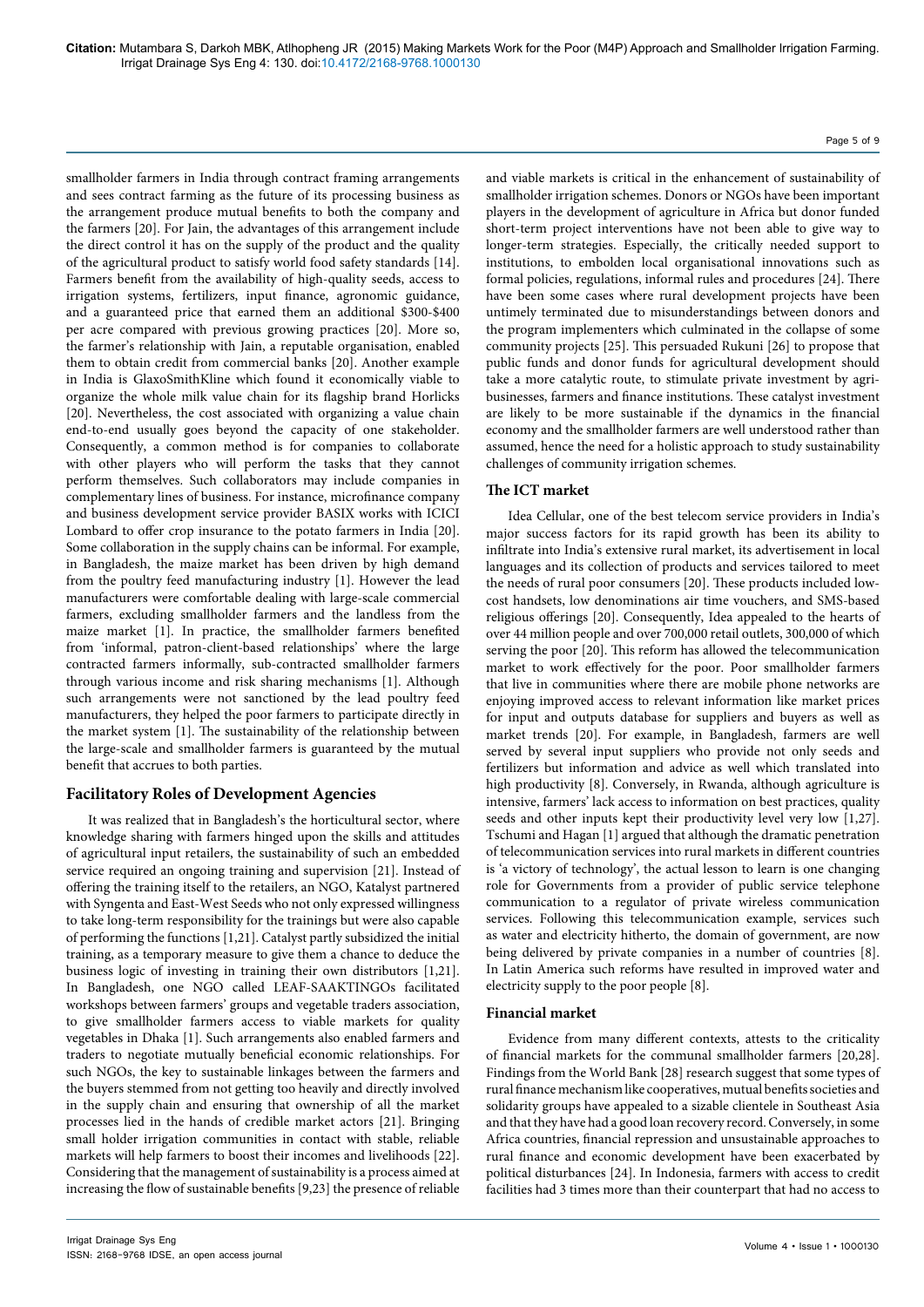loans. Poor farmers in Bangladesh took advantage of financial services in their communities to accumulate savings to enhance their resilience to natural disasters like droughts, floods and cyclones [29]. Jenkins and Ishikawa [20], drawing examples from Bangladesh, demonstrated that innovatively created financial products tailored to meet the need of the poor helped to break the long standing belief that the business with the poor people is not viable [20]. State owned banks in Bangladesh at one point categorized the poor communal farmers as unbankable after suffering very low loan recovery rates despite heavy subsidies [30]. Mohammed Yunus, one businessman, through the Grameen Bank, transformed this perception when he organised the poor farmers into saving groups which helped to reduce transaction costs to very low levels while the group solidarity acted as collateral to reduce the risk of defaulting [20,30]. Such arrangement did not only help the poor to access loans but also alerted the players in the financial market of the promising market amongst the communal poor farmers [20]. In India, ICICI bank worked with microfinance institution, cooperatives and self-help groups to promote financial inclusion for the poor farmers through access to credit crop insurance, market linkages and training [1,20]. This buddling of services allowed farmers to secure cross scalar guarantees for other services whereby farmers' partnerships with reputable market players earned them a credibility status to partner with other service providers [31]. For example a contracted buyer of farm products makes the farmers bankable and credit worth, while the bank also need the service of the buyer to recover its loans from the farmers under stop order arrangement whereby the buyer would subtract repayment installments from the farmer's sales and transfer the money to the bank[20,30]. In Africa, Zimbabwe included, where most smallholder farmers are not eligible for the loans, financial institutions shun smallholder farmers because of the risks of poor repayment levels, lack of collateral and lack of trustworthiness on the part of the farmers, the financial market players can have something to learn from ICICI and Grameen Bank to tailor make their products to work effectively for the poor farmers [25,32]. Cloete [24] found that the introduction of well-designed and self-sustaining rural finance systems like village banks were highly successful in improving rural development in Indonesia and in the rural regions of China [24,33]. On the other hand, the traditional subsidized programs used by the South African government as a mechanism of finance to serve agricultural development in rural areas generally failed. Specifically most of the government's credit programs in the North West Province failed to yield the desired outcomes of getting farmers out of poverty [26,34] categorically stated that in Zimbabwe the financial markets for the smallholders and have not been given the attention it deserves, in terms of both research and what this category of farmers are getting from the financial markets. Rukuni [26] recommended that the Zimbabwean financial sector requires that breadth and depth to include microfinance, commercial, merchant, investment and development banking, credit guarantee schemes, private equity funds, as well as social venture capital financing. Thirty years, after independence, most smallholder farmers in Zimbabwe still had no known record of borrowing from commercial banks or other financial institutions and the financial institution themselves have limited understanding of smallholder farmers as possible clients [26]. The resource-poor farmers have not been viewed as potential entrepreneurs, and therefore development investments have not been aimed at smallholder farmers in their role as customers of input markets, and suppliers of agricultural products [35-37]. Banks deal with large-scale formal businesses and in agriculture, they only serve large scale commercial farms, plantation entities and agri-business. This buttressed Perry's [19] argument that in the early post-independence years for most African countries,

lending was firmly rooted in colonial interest in the field of mining and commercial agriculture. The situation of rural communal farmers is further worsened by poor infrastructure. It is estimated that, around 15% of agricultural production in Sub Saharan Africa is lost before they reach the final consumers, due to poor storage facilities and to poor access roads [25,38,39]. The UNDP [40] assessment concluded that agricultural markets in Sub-Saharan Africa are plagued by failures and inefficiencies with the poor smallholder farmers, only gaining access to the markets at prohibitive expense, excluding them from transactions important for their livelihood enhancement [41]. In most East African countries, over 50% of the population lives over 5 hours from a market centre [40]. In Uganda, 30% of the communities had no access to 'all-weather' roads and two-thirds had no bus or taxi connections [42]. In Kenya underdeveloped rural roads have reduced farmers' competitiveness led to high transport costs for agricultural products to the market and farm inputs to the farmers [42]. In Ugandan coffee exports fell both in volume (8 per cent) and value (23 per cent or USD 10 million) in January 2009 (compared with January 2008), due to transport and storage problems [42]. Therefore infrastructural and logistical constraints can be grave impediments to trading and sustainable agricultural development for smallholder farmers.

#### **The land market**

In rural areas generally, the importance of accessing productive land for agricultural production cannot be overemphasized. In Vietnam and China and the poor farmers were unable to take title of land and therefore lacked the ownership and incentives necessary to invest and the laws guiding land use and ownership elicited huge leaps in agricultural growth [1,8]. In China, policy changes on land use which altered incentive structures of smallholder farmers by allowing individual farmers to keep surplus output motivated the communal farmers to produce more than was ever achieved, before the new land tenure arrangement [8]. The introduction of land use certificates in Vietnam, conferred smallholder farmers the right to rent, mortgage and inherit-allowing farmers to take de facto title to their land [8]. Such changes triggered rapid agricultural growth and major increases in agricultural input and productivity of at least 7% per annum in both countries [1]. Traditional land tenure in most African countries offer very limited incentives for agricultural investment especially for women who usually use the land. In Kenya, the institutionalization of customary land ownership into formal land titling system has further weakened women farmers' right to the land they farm, compromising their ability and motivation to raise capital to invest in the farms- resulting in low levels of productivity [20]. Attempts to revolutionize the land market within the context of African traditional land ownership have produced promising results which can be up-scaled in other countries. For example, in South Africa, adaptations of customary institutions of communal land into commercially inspired arrangements impelled a hitherto waning land rental market to rise from 4% of households to 25% within a 4-year period [1]. The new arrangement now allowed those with land but without the means to utilize the land, to rent pieces of land from those without the land but have the ability, interest and resources to farm resulting in huge improvements in farm efficiency, profitability and sustainability [1,43] In smallholder irrigation schemes, it was discovered that their rehabilitation is more sustainable where farmers to undertake farming as a business yet a combination of the insecure land rights and other market challenges like poor liquidity in the market has compromised the business clutch in these entities [26,37]. In some countries, the land is the only valuable asset that the poor have. So, if the land tenure arrangements does not permit the smallholder farmers to use their land to secure some credit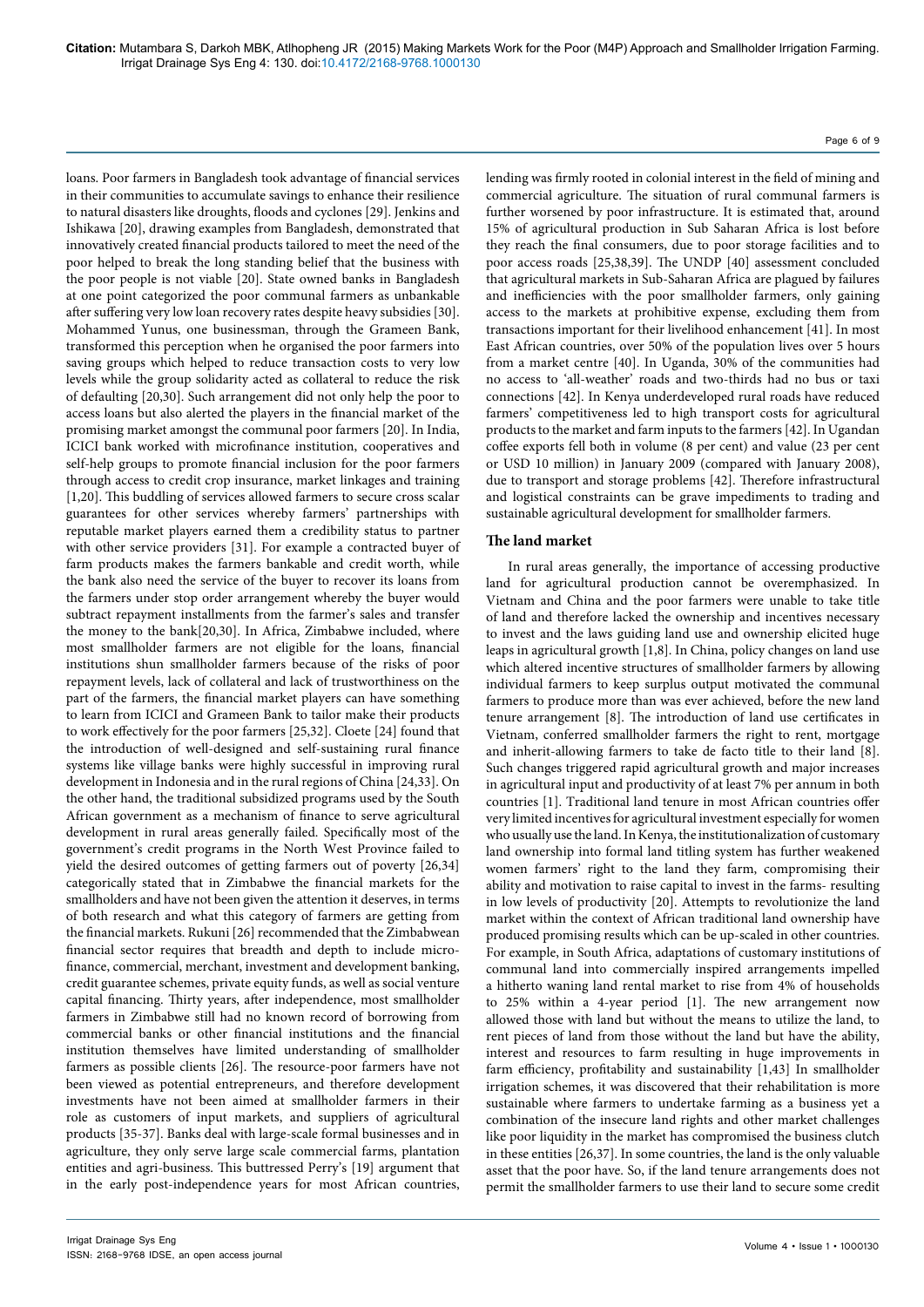from finance institutions, this arrangement denies the majority of them access to high yielding hybrid seeds, fertilizers, and other basic equipment for agriculture [26,42]. This will ultimately lead to low agricultural productivity and unsustainable agricultural practices. In Zimbabwe, the fast track land reform program has changed the land ownership structure to make the state as the sole owner of the land without private ownership by farmer [32,38]. Although the impact of such changes on the smallholder irrigation farmers still needs to be empirically established, what that might mean is that the only asset for the poor, the land, is valueless in the financial market and cannot facilitate any trade links.

#### **Conclusions Recommendations**

The aim of this article was to show what M4P is, how it come into being and how it has been used to guide intervention in different context and to weigh the extent to which it can be used to guide the study and interventions aimed at enhancing the sustainability of smallholder irrigation schemes. M4P is a holistic approach to development that offers agencies the route needed to achieve systemic and sustainable change, focusing on the identification and addressing of fundamental constraints that inhibit the beneficial participation the poor in market systems as either consumers or producers. The approach encourages collective agency and emphasises the participation of the private sector to reinforce the strengths of market systems for sustainable poverty alleviation. M4P historically evolved from diverse experiences in business promotion, private-sector policy development, the SL approach and the failure of economic structural adjustment programs and trade liberalisation as development approaches to development and poverty eradication [2,8]. This diverse background gave it a holistic and multi-dimensional outlook [2]. What is unique about M4P include its focus on systemic change, the high priority and importance it attaches to sustainability and large scale impact, it desire for catalytic or facilitatory role for agencies in development programs and its overarching nature, as a model within which numerous analytical tools can be used. The M4P conceptualises market systems as consisting of core markets, supporting functions, and the formal and informal rules that affect how it works. The functionality of market system in the eyes of M4P is influenced by formal and informal rules/ players (private and public), and a set of supporting functions to give it a multi-function, multiple player arrangement that is typical of multiple stakeholders involved in smallholder irrigation schemes. Best practices where the M4P principles were successfully practiced are mainly drawn from Asia. Success in agricultural development interventions have been contingent upon farmers' level of organisation, nature and level of collaboration in different value chains, ability by development agencies to assume a catalytic or facilitatory role, the ability to take advantage of and copying from changes in the Information Communication Technology (ICT) by market players, ability of the financial market to adapt to the needs of the poor and pro-poor land tenure arrangements. Experiences from countries where M4P branded intervention were implemented, in Asia, have revealed that markets are intricately linked and the performance of one market can impinge on another and the underlying cause of underperformance ay lie in another market [1]. In a country where there is effective land markets, farmers were using their pieces of land as collateral to access financial markets and other specialized business services like insurances and internal business protection which in turn determined the competitiveness of the processing industry. Efficient information flow through a wellfunctioning media market impacted on almost every market while improvements in telecommunication helped to connect hitherto unconnected farmers to the means of getting updated information Vietnam, it was realized that the market power of individual smallholder farmers is inherently weak while collective action by farmers increase farmers' influence and linkage potential in the market. Agricultural markets are undergoing fundamental transformations and this have intensified the need for farmers to be organised, especially to satisfy the traceability sorting, grading and packaging requirement of new markets. Markets are never static, and the poor farmers' dynamic capability, helps them to adapt to market shocks and trends. Such dynamic capabilities are enhanced by the ability of the farmers to collaborate with genuine market players that have the right incentive and capacity to participate in the value chain in question. Examples drawn from East Africa and several countries in Asia, where Coca-Cola Sabco partnered with small shops in poor communities to provide goods for the low income and in India where Jain irrigation Jain Irrigation Systems organised the value chain of different crop end to end, involving making contract farming arrangement with smallholder farmers show that such collaboration are sustainable where both parties or stakeholder derive some mutual benefits from the arrangement. Such experiences also attest to the fact that sustainability is enhanced by increasing collective agency and by the strategic engagement of credible players. The role played by NGO in Bangladesh in linking farmers to markets by bringing together farmers and their buyers to enhance farmer's access to lucrative markets and enhancing their collective bargaining power and the roping-in of Syngenta and East-West Seeds to provide training to the farmers beyond the intervention, demonstrated the need by development agencies to take a catalytic or facilitatory role in interventions. Such an approach averted market distortions and debilitating dependency that is usually associated with heavy and direct involvement in market processes by agencies. Developments in ICT in Asia, especially in the field of wireless telecommunication has not only improved farmers' access to relevant market information helping market to work effectively for them but have also demonstrated the power assuming a facilitatory role or of changing roles for Governments from a provider of public service telephone communication to a regulator of private wireless communication services. A similar approach was used in Latin America for the provision of water and electricity, and has translated into improved service delivery to the poor communities. While most financial institutions in Africa are still to understand and realize the market potential lying in their majority poor population, experiences in Asian countries like Bangladesh, India, Indonesia and China attest to the criticality of financial markets in alleviating poverty among the poor rural farmers. The rural finance mechanisms in the countries range from bank backed cooperatives, mutual benefits societies, solidarity saving groups to straight forward loans from banks, as financial institution strive to tailor make their financial products to the needs of the rural smallholder farmers. Farmers in these countries are enjoying buddled financial services and their link to such services in the financial market opens up more opportunities for them, as they give them a credible, creditworthy frontage. In Africa, where the smallholder

farmers are still viewed as unviable and unbankable, introduction of well-designed and self-sustaining rural finance systems- with lessons from Asia, has the potential to transform smallholder farming into a vibrant business and to break failure cycle in most agricultural interventions. This will provide the needed incentives to maintain and establish the relevant infrastructures for different agricultural value chains. In Vietnam and China, changes in land titling to more propoor ownership system conferring the rural farmers the rights to rent, mortgage and inherit land (Vietnam) and a system allowing the farmers to keep surplus produce (China) triggered massive growth in

about market prices and different commodities in the market. In

Page 7 of 9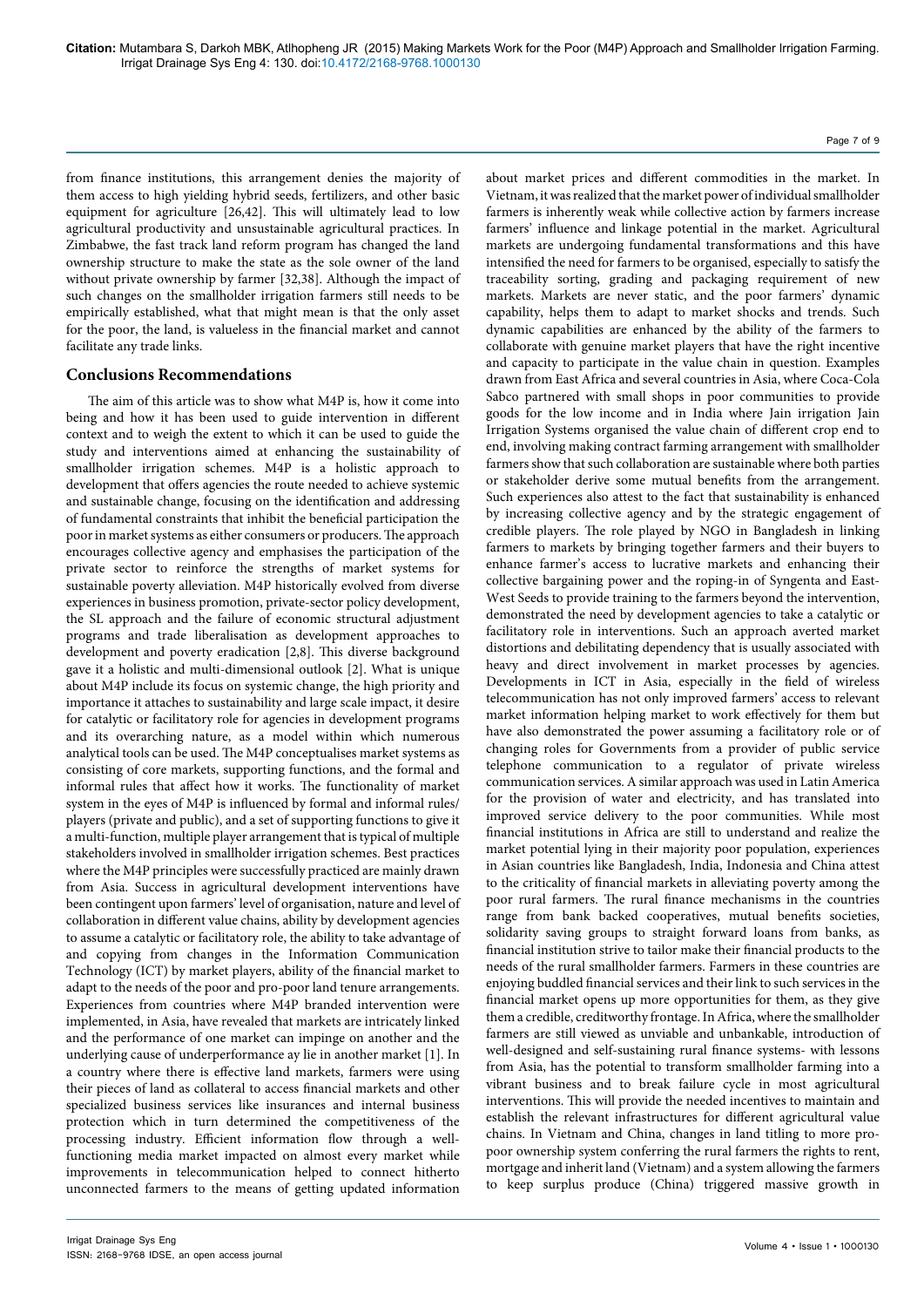agricultural investment and productivity in these poor rural communities. Such experience challenges most African countries to ensure that the land that the poor own in conferred the value needed to access different financial services as collateral or as a tradable asset to maintain a sustainable business foothold. This will provide the necessary incentives for farmers and different stakeholders to sustainably invest in smallholder farming. The experiences from Asia where government made strides to reduce poverty level, challenges Africa to adopt some of the M4P branded development model in smallholder agriculture. Since there is overwhelming evidence that the smallholder as potential markets for different value chain are not well understood, there is need to invest into an M4P guided holistic and multi-disciplinary research to identify the underlying factor that prevent markets from working effectively for the communal smallholder farmers in Zimbabwe.

#### **References**

- 1. [Tschumi P, Hagan H \(2009\) A synthesis of the Making Markets Work for the](https://scholar.google.co.in/scholar?q=related:NB5pyn8YjwUJ:scholar.google.com/&hl=en&as_sdt=0,5) [Poor \(M4P\) Approach, UK Department for International Development \(DFID\)](https://scholar.google.co.in/scholar?q=related:NB5pyn8YjwUJ:scholar.google.com/&hl=en&as_sdt=0,5) [and the Swiss Agency for Development and Cooperation \(SDC\).](https://scholar.google.co.in/scholar?q=related:NB5pyn8YjwUJ:scholar.google.com/&hl=en&as_sdt=0,5)
- 2. [Department of Foreign and International Development \(2005\) Making Market](http://aciar.gov.au/files/node/14580/making_value_chains_work_better_for_the_poor_a_to_14413.pdf) [Systems Work Better for the Poor \(M4P\): An introduction to the concept,](http://aciar.gov.au/files/node/14580/making_value_chains_work_better_for_the_poor_a_to_14413.pdf) [Discussion paper prepared for the ADB-DFID 'learning event. Manila, ADB](http://aciar.gov.au/files/node/14580/making_value_chains_work_better_for_the_poor_a_to_14413.pdf) [Headquarters.](http://aciar.gov.au/files/node/14580/making_value_chains_work_better_for_the_poor_a_to_14413.pdf)
- 3. [Dunn E C \(2013\) Individual Advanced Research Opportunities \(IARO\)](http://muse.jhu.edu/login?auth=0&type=summary&url=/journals/humanity/v003/3.1.dunn.html) [Program. Final Research Report: Making Markets \(Not\) Work for the Poor:](http://muse.jhu.edu/login?auth=0&type=summary&url=/journals/humanity/v003/3.1.dunn.html) [Market Ideology and Development Assistance in the Republic of Georgia, US](http://muse.jhu.edu/login?auth=0&type=summary&url=/journals/humanity/v003/3.1.dunn.html) [Department of State's Title VIII Program, Washington DC.](http://muse.jhu.edu/login?auth=0&type=summary&url=/journals/humanity/v003/3.1.dunn.html)
- 4. [Johnson A \(2005\) M4P week: Proceedings of a series of review and planning](http://www.markets4poor.org/m4p2/filedownload/M4P week 2005_eng.pdf) [events held by Making Markets Work Better for the Poor \(M4P\) during the week](http://www.markets4poor.org/m4p2/filedownload/M4P week 2005_eng.pdf) [31 October to 4 November 2005, Asian Development Bank.](http://www.markets4poor.org/m4p2/filedownload/M4P week 2005_eng.pdf)
- 5. [Matta NF, Ashkena RN \(2003\) Why good projects fail anyway. Havard](http://www.hbr.org.) [Business Review](http://www.hbr.org.).
- 6. [World Economic Forum \(2009\) The Next Billions: Unleashing Business](http://origin-www.bostonconsultinggroup.cl/documents/file15416.pdf) [Potential in Untapped Markets. The Boston Consulting Group,](http://origin-www.bostonconsultinggroup.cl/documents/file15416.pdf) Geneva.
- 7. [Garrette B, Karnani A \(2009\) Challenges in Marketing Socially Useful Goods](http://papers.ssrn.com/sol3/papers.cfm?abstract_id=1507757) [to the Poor, Working Paper No. 1135, Social Sciences Research Network,](http://papers.ssrn.com/sol3/papers.cfm?abstract_id=1507757) [London](http://papers.ssrn.com/sol3/papers.cfm?abstract_id=1507757).
- 8. [Ferrand D, Gibson A, Scott H \(2004\) Making Markets Work for the Poor: An](https://scholar.google.co.in/scholar?hl=en&q=The+ComMark+Trust&btnG=) [Objective and an Approach for Governments and Development Agencies.](https://scholar.google.co.in/scholar?hl=en&q=The+ComMark+Trust&btnG=) [Woodmead, The ComM](https://scholar.google.co.in/scholar?hl=en&q=The+ComMark+Trust&btnG=)ark Trust.
- 9. [Tripp R \(2003\) The enabling environment for agricultural technology in sub-](http://www.odi.org.uk/nrp/)[Saharan Africa and the potential role of donors: Natural Resource perspectives.](http://www.odi.org.uk/nrp/) [The Overseas Development institute,](http://www.odi.org.uk/nrp/) London.
- 10. [Osorio-Cortes LE \(2009\) Sustainable Livelihoods and Pro-Poor Market](http://bit.ly/kNBUdi.) [Development, Sustainable Livelihoods Highlights](http://bit.ly/kNBUdi.).
- 11. [Osorio-Cortes LE \(2011\) Differences between SLA and Making Markets Work](http://www.ids.ac.uk/go/knowledge-services/) [for the Poor: an optical illusion](http://www.ids.ac.uk/go/knowledge-services/).
- 12. [Scoones I \(2005\) The Sustainable Rural Livelihoods: A Framework for Analysis.](1.%09http:/www.sarpn.org.za/documents/d0001493/P1833-Sustainable-rural-livelihoods_IDS-paper72.pdf.) [Institute for Development Studies, University of Sussex, England.](1.%09http:/www.sarpn.org.za/documents/d0001493/P1833-Sustainable-rural-livelihoods_IDS-paper72.pdf.)
- 13. [Albu M, Schneider H \(2008\) Making Markets Work for Poor Comparing M4P](http://www.m4phub.org/userfiles/resources/1712011114210590-w5_Comparing_M4P_and_SLA_Frameworks.pdf) [and SLA frameworks: Complementarities, divergences and synergies. Bern,](http://www.m4phub.org/userfiles/resources/1712011114210590-w5_Comparing_M4P_and_SLA_Frameworks.pdf) [The Springfield Centre-Fauno consortium.](http://www.m4phub.org/userfiles/resources/1712011114210590-w5_Comparing_M4P_and_SLA_Frameworks.pdf)
- 14. [Heierli U \(2013\) Market Approaches that work for development, how the private](http://www.poverty.ch/documents/Synthesis.pdf) [sector can contribute to poverty reduction. Swiss Agency for Development and](http://www.poverty.ch/documents/Synthesis.pdf) [Cooperation, Berne.](http://www.poverty.ch/documents/Synthesis.pdf)
- 15. [Darkoh MBK \(1998\) The nature, causes and consequences of desertification in](http://www.agronomia.uchile.cl/web/manuel_casanova/desertificaci%F3n/Darkoh 1998.pdf.) [the drylands of Africa. Land Degradation and Development 9:1-20.](http://www.agronomia.uchile.cl/web/manuel_casanova/desertificaci%F3n/Darkoh 1998.pdf.)
- 16. [Rosen M \(2012\) Engineering and Sustainability: Attitudes and Actions,](http://www.mdpi.com/2071-1050/5/1/372/htm) [Sustainability, 5:372-386.](http://www.mdpi.com/2071-1050/5/1/372/htm)
- 17. [Markelova H, Meinzen-Dick R, Hellin J, Dohrn](http://www.sciencedirect.com/science/article/pii/S0306919208000730) S (2009) Collective action for [smallholder market access, Food Policy, 34:1-7.](http://www.sciencedirect.com/science/article/pii/S0306919208000730)

18. [Smith D \(2005\) M4P: Cross-cutting Issues in Agricultural Value Chains, M4P](https://scholar.google.co.in/scholar?hl=en&q=M4P%3A+Cross-cutting+Issues+in+Agricultural+Value+Chains%2C+M4P+week+2005++Proceedings+of+a+series+of+review+and+planning+events+held+by+Making+Markets+Work+Better+for+the+Poor+%28M4P%29+during+the+week+31+October+to+4+November+2005&btnG=)  [week 2005 Proceedings of a series of review and planning events held by](https://scholar.google.co.in/scholar?hl=en&q=M4P%3A+Cross-cutting+Issues+in+Agricultural+Value+Chains%2C+M4P+week+2005++Proceedings+of+a+series+of+review+and+planning+events+held+by+Making+Markets+Work+Better+for+the+Poor+%28M4P%29+during+the+week+31+October+to+4+November+2005&btnG=)  [Making Markets Work Better for the Poor. Asian Development Bank.](https://scholar.google.co.in/scholar?hl=en&q=M4P%3A+Cross-cutting+Issues+in+Agricultural+Value+Chains%2C+M4P+week+2005++Proceedings+of+a+series+of+review+and+planning+events+held+by+Making+Markets+Work+Better+for+the+Poor+%28M4P%29+during+the+week+31+October+to+4+November+2005&btnG=)

Page 8 of 9

- 19. [Perry E \(1997\) Low-cost irrigation technologies for food security in Sub-Saharan](http://agris.fao.org/agris-search/search.do?recordID=XF1998080921)  [Africa FAO: Irrigation Technology Transfer in Support of Food Security, Rome](http://agris.fao.org/agris-search/search.do?recordID=XF1998080921).
- 20. [Jenkins B, Ishikawa E \(2009\) Business Linkages: Enabling Access to Markets](http://www.seasofchange.net/wp-content/uploads/downloads/2011/12/9.-IFC_other_scaling_up_inclusive_business_2010.pdf)  [at the Base of the Pyramid, Report of a Roundtable Dialogue. Jaipur.](http://www.seasofchange.net/wp-content/uploads/downloads/2011/12/9.-IFC_other_scaling_up_inclusive_business_2010.pdf)
- 21. [Employment and Income network \(2010\) The market development \(M4P1\)](http://www.slideshare.net/marketfacil/m4p-approach-synthesis-dfid-and-sdc-2008)  [approach: Making Markets Work for the Poor: development of Rural Value](http://www.slideshare.net/marketfacil/m4p-approach-synthesis-dfid-and-sdc-2008)  [Chains as a powerful approach to get results on the ground - From analysis](http://www.slideshare.net/marketfacil/m4p-approach-synthesis-dfid-and-sdc-2008)  [to good practice in implementation. Springfield Centre for Business in](http://www.slideshare.net/marketfacil/m4p-approach-synthesis-dfid-and-sdc-2008)  [development Ltd, London.](http://www.slideshare.net/marketfacil/m4p-approach-synthesis-dfid-and-sdc-2008)
- 22. [Ojo OD, Connaughton M, Kintomo AA, Olajide-Taiwo LO, Afolayan SO \(2011\)](http://www.academicjournals.org/AJAR.)  [Assessment of irrigation systems for dry season vegetable production in urban](http://www.academicjournals.org/AJAR.)  [and peri-urban zones of Ibadan and Lagos, South-western Nigeria. African](http://www.academicjournals.org/AJAR.)  [Journal of Agricultural Research 6: 236-243](http://www.academicjournals.org/AJAR.).
- 23. [Commonwealth of Australia \(2000\) Promoting Practical Sustainability, Common](https://scholar.google.co.in/scholar?hl=en&q=23.%09Commonwealth+of+Australia+%282000%29.+Promoting+Practical+Sustainability%2C+Sydney&btnG=)  wealth [Sydney](https://scholar.google.co.in/scholar?hl=en&q=23.%09Commonwealth+of+Australia+%282000%29.+Promoting+Practical+Sustainability%2C+Sydney&btnG=)
- 24. Cloete P C (2013) Institutions and Agricultural Development: the case of the North West Province in South Africa, African Journal of Agricultural Research 8: 3495-3504.
- 25. [Made J \(2013\) Financing Smallholder Farmers. Agricultural and Rural](http://www.agritrade.org/Publications/DW Book/PDFs/made.pdf.)  [Development Authority, Harare](http://www.agritrade.org/Publications/DW Book/PDFs/made.pdf.).
- 26. [Rukuni M \(2013\) Broadening and Deepening Rural Financial Services and](http://www.cfuzim.org/index.php/land-facts/3574-broadening-and-deepening-rural-financial-services-and-land-banking)  [Land Banking, Civic Action Support- Sokwanele Bulawayo.](http://www.cfuzim.org/index.php/land-facts/3574-broadening-and-deepening-rural-financial-services-and-land-banking)
- 27. [Shah T, Keller J \(2009\) Micro-Irrigation and the Poor: A Marketing Challenge in](http://www.siminet.org/images/pdfs/mi-and-the-poor.pdf)  [Small-holder Irrigation Development. Agric marketing,](http://www.siminet.org/images/pdfs/mi-and-the-poor.pdf) Accra.
- 28. [World Bank \(2008\) Mobilizing public-private partnerships to finance](http://web.worldbank.org/WBSITE/EXTERNAL/NEWS/0,,contentMDK:22011850~pagePK:64257043~piPK:437376~theSitePK:4607,00.html)  [infrastructure amid crisis. World Bank, Washington DC.](http://web.worldbank.org/WBSITE/EXTERNAL/NEWS/0,,contentMDK:22011850~pagePK:64257043~piPK:437376~theSitePK:4607,00.html)
- 29. [Martin C, Tschumi P, Rahm A, Sahlen O \(2011\) M4P HUB Conference](http://www.m4phub.org/userfiles/file/M4P Hub Conference 2011 Proceedings.pdf)  [Proceedings, Developing Market Systems: Seizing the Opportunity for the](http://www.m4phub.org/userfiles/file/M4P Hub Conference 2011 Proceedings.pdf)  [Poor. Brighton, UK.](http://www.m4phub.org/userfiles/file/M4P Hub Conference 2011 Proceedings.pdf)
- 30. [Polak P \(2008\) Out of Poverty: What Works When Traditional Approaches Fail.](http://www.philanthropynewsdigest.org/off-the-shelf/out-of-poverty.)  [Out of Poverty, Berrett-Koehler Publishers, San Francisco](http://www.philanthropynewsdigest.org/off-the-shelf/out-of-poverty.).
- 31. [Hamann R, Kambalame D, De Cleene S, Ndlovu N \(2008\) Towards collective](http://www.tandfonline.com/doi/abs/10.1080/03768350701837812#.VMOZzf7oQfQ)  [business action and cross-sector collaboration in responsible competitiveness](http://www.tandfonline.com/doi/abs/10.1080/03768350701837812#.VMOZzf7oQfQ)  [clusters in southern Africa, Development Southern Africa 25: 99-118.](http://www.tandfonline.com/doi/abs/10.1080/03768350701837812#.VMOZzf7oQfQ)
- 32. [Musemwa L, Mushunje A \(2012\) Land reform as a strategy of breaking the](http://www.academicjournals.org/AJAR.)  [circles of poverty in former colonized states of developing countries: A review.](http://www.academicjournals.org/AJAR.)  [African Journal of Agricultural Research 7: 4344-4351](http://www.academicjournals.org/AJAR.).
- 33. [Kukenshoner C, Schenidt J, Chritiane Stroh de Martinez C \(2012\) Growing](http://www.agribusiness-with-smallholders.net/fileadmin/user_upload/publications/Guide-Growing_Business_with_Smallholders_large.pdf)  [Business with Smallholders: A Guide to Inclusive Agribusiness, Deutsche](http://www.agribusiness-with-smallholders.net/fileadmin/user_upload/publications/Guide-Growing_Business_with_Smallholders_large.pdf)  [Gesellschaft für Internationale Zusammenarbeit \(GIZ\)- Germany Federal](http://www.agribusiness-with-smallholders.net/fileadmin/user_upload/publications/Guide-Growing_Business_with_Smallholders_large.pdf)  [Ministry of economic corporation and development, Berlin.](http://www.agribusiness-with-smallholders.net/fileadmin/user_upload/publications/Guide-Growing_Business_with_Smallholders_large.pdf)
- 34. [Belay T, Zewdie B, Abera G \(2012\) Role of action research in reducing farmers'](http://academicjournals.org/JAERD)  [livelihood vulnerability: A case of Gotu-Onema, central rift valley, Ethiopia,](http://academicjournals.org/JAERD)  [Journal of Agricultural Extension and Rural Development 4: 417-422](http://academicjournals.org/JAERD).
- 35. [Ofosu EA \(2011\) Sustainable Irrigation Development in the White Volta Sub-](https://books.google.co.in/books?hl=en&lr=&id=W7uK8K7p_vAC&oi=fnd&pg=PP1&dq=35.%09Ofosu+E.+A+(2011)+Sustainable+Irrigation+Development+in+the+White+Volta+Sub-Basin,&ots=wejYrxY3xi&sig=kFr0oS3BIE9J_JNYiCSnEfN1vJw#v=onepage&q&f=false)[Basin, CRC Press, Balkema, Leiden.](https://books.google.co.in/books?hl=en&lr=&id=W7uK8K7p_vAC&oi=fnd&pg=PP1&dq=35.%09Ofosu+E.+A+(2011)+Sustainable+Irrigation+Development+in+the+White+Volta+Sub-Basin,&ots=wejYrxY3xi&sig=kFr0oS3BIE9J_JNYiCSnEfN1vJw#v=onepage&q&f=false)
- 36. [Maliwichi LL, Oni SA, Obadire OS \(2012\) An investigation into the factors](http://www.academicjournals.org/AJAR.)  [affecting food availability, choices and nutritional adequacy of smallholder](http://www.academicjournals.org/AJAR.)  [farming households under irrigation and dryland farming in Vhembe district of](http://www.academicjournals.org/AJAR.)  [Limpopo, province, South Africa. African Journal of Agricultural Research 7:](http://www.academicjournals.org/AJAR.)  [3653-3664](http://www.academicjournals.org/AJAR.).
- 37. [Mwendera E, Chilonda P \(2013\) Conceptual framework for revitalisation of](http://onlinelibrary.wiley.com/doi/10.1002/ird.1723/abstract;jsessionid=902218C205BFB4E43B98DD3DADDFEFC9.f02t04?deniedAccessCustomisedMessage=&userIsAuthenticated=false)  [small-scale irrigation schemes in southern Africa.Irrigation and drainage 62:](http://onlinelibrary.wiley.com/doi/10.1002/ird.1723/abstract;jsessionid=902218C205BFB4E43B98DD3DADDFEFC9.f02t04?deniedAccessCustomisedMessage=&userIsAuthenticated=false)  [208-220.](http://onlinelibrary.wiley.com/doi/10.1002/ird.1723/abstract;jsessionid=902218C205BFB4E43B98DD3DADDFEFC9.f02t04?deniedAccessCustomisedMessage=&userIsAuthenticated=false)
- 38. [Nhundu K, Mushunje A \(2010\) Analysis of irrigation development post fast track](http://ageconsearch.umn.edu/bitstream/97065/2/94. Irrigation development in Zimbabwe.pdf)  [land reform programme. A case study of Goromonzi district, Mashonaland](http://ageconsearch.umn.edu/bitstream/97065/2/94. Irrigation development in Zimbabwe.pdf)  [East Province,. Cape Town: African Association of Agricultural Economists](http://ageconsearch.umn.edu/bitstream/97065/2/94. Irrigation development in Zimbabwe.pdf) [Zimbabwe.](http://ageconsearch.umn.edu/bitstream/97065/2/94. Irrigation development in Zimbabwe.pdf)
- 39. [TARU \(1997\) Market Potential for Affordable Micro-Irrigation Systems for](http://www.academia.edu/3247665/Water_Management_in_Arkavathy_Basin_A_Situation_Analysis)  [Mulberry; TARU Research and Information Network, Bangalore](http://www.academia.edu/3247665/Water_Management_in_Arkavathy_Basin_A_Situation_Analysis).
- 40. [UNDP \(United Nations Development Program\) \(2012\) Africa Human](http://www.wunrn.com/news/2009/02_09/02_23_09/022309_special_files/SR Food Report to UN 2009.pdf)